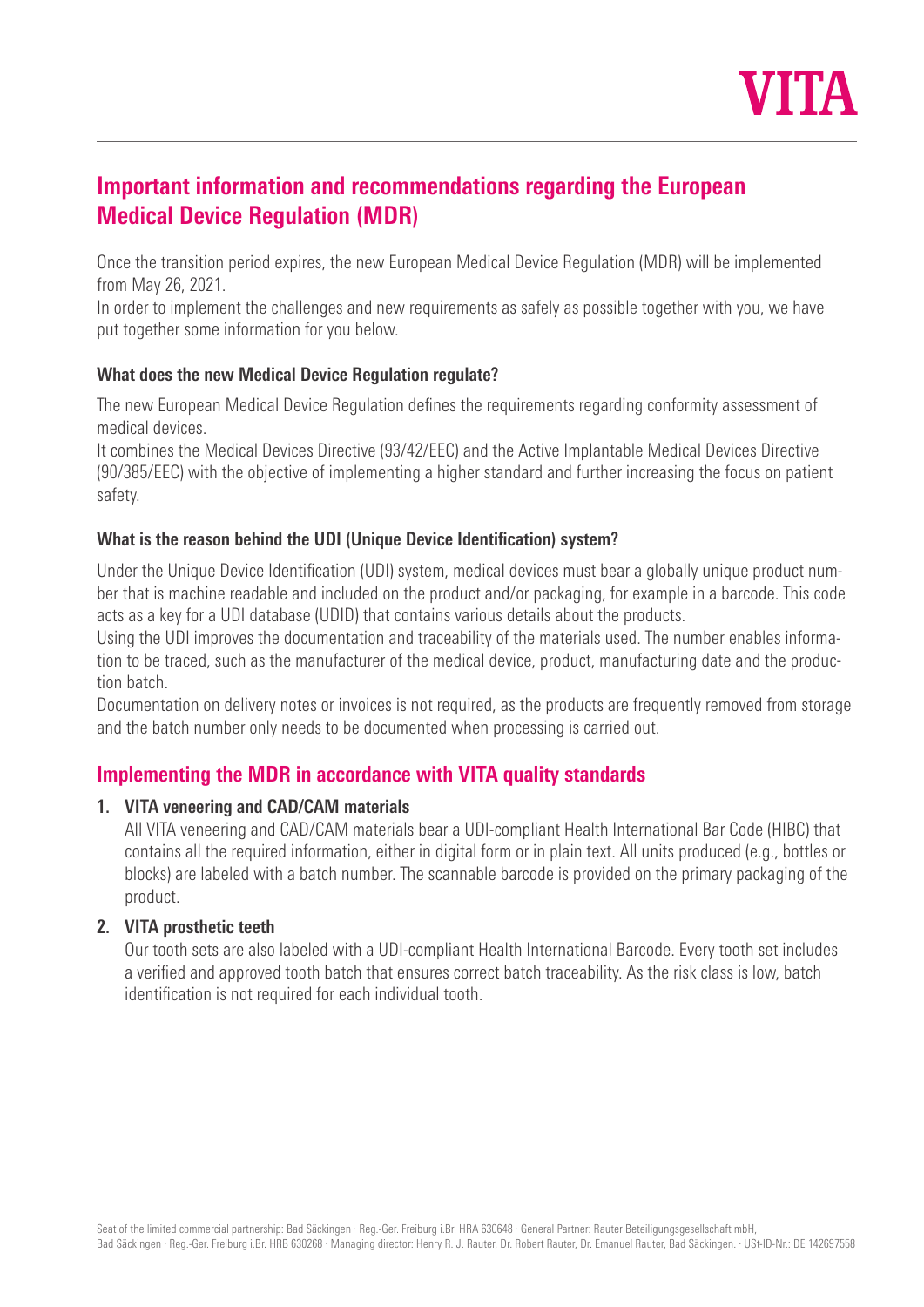

# **Beschreibung Zahngarn zur Zahngarnitur Zahngarnitur zur Einzugerung zur Einzugerung zur Einzugerung zur Einzugerung**

**VITAPAN** EXCELL, **VITA** LINGOFORM, **VITAPAN** PLUS, **VITAPAN**, **VITAPAN** CUSPIFORM **Beschreibung Zahngarnitur** <mark>VITAPAN</mark> EXCELL**, VITAPAN** LINGOFORM**, VITAPAN** PLUS**, VITAPAN, VITAPAN** CUSPIFORM**, VITA PHYSIODENS** 



# **Beschreibung Zahngarniture**

**IOOLII SEL QESCIIPUOII<br>VITAPAN** SYNOFORM, VIT<mark>A LUMIN VACUUM, VITA</mark> I **VITAPAN** SYNOFORM, **LUMIN VACUUM VITAPAN** SYNOFORM, **LUMIN VACUUM VITAPAN** SYNOFORM**, VITA LUMIN VACUUM, VITA PHYSIODENS**



 $C E 0124 \frac{1}{9}$  8